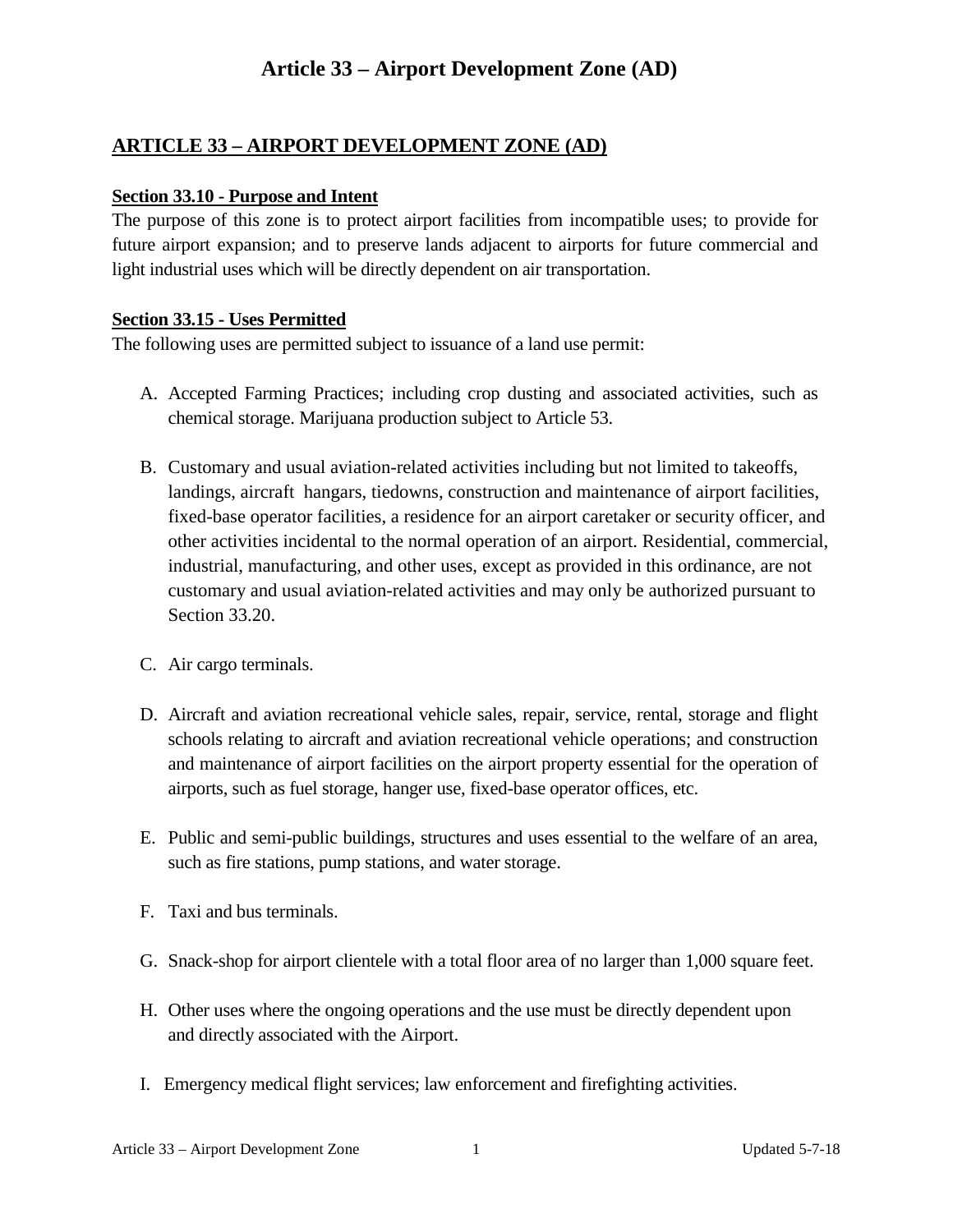# **Article 33 – Airport Development Zone (AD)**

- J. Air passenger and air freight terminals and services at levels consistent with the classifications and needs identified in the State Aviation System Plan.
- K. Aviation recreation and sporting activities, as defined in Section 34.15.
- L. Antique Aircraft and Automobile Museum and related uses such as food service and gift shop specifically intended to accommodate museum visitors.
- M. Communication Facilities and Towers, subject to Article 74

#### **33.20 - Uses Subject to a Conditional Use Permit**

The following conditional uses will be permitted by the Planning Director, providing they meet all the criteria outlined in Section 33.25 and meet the requirements of Article 60:

- A. Light industrial, as permitted in the M-2 zone. Marijuana business, subject to Article 53.
- B. Truck terminals
- C. Communication Facilities and Towers, subject to Article 74

### **Section 33.25 - Conditional Use Criteria**

The Planning Director may grant a Conditional Use Permit for uses described in Section 33.20 if each of the below criteria is met, as determined by the Planning Director. The ongoing operations or the use must be directly dependent upon and directly associated with the airport. The use shall not create a safety hazard or otherwise conflict with any present or planned airport uses.

#### **Section 33.30 - Limitations of Use**

In an AD zone, the following conditions shall apply.

- A. Liquid and Solid Wastes: Storage of animal, vegetable, or other wastes which attract insects, rodents, or birds or otherwise create a health hazard shall be prohibited.
- B. Discharge Standards: There shall be no emission of smoke, fly ash, dust, vapor, gases, or other forms of air pollution that may cause nuisance or injury to human, plant or animal life, or to property, or that may conflict with any present or planned operations of the airport.
- C. Lighting: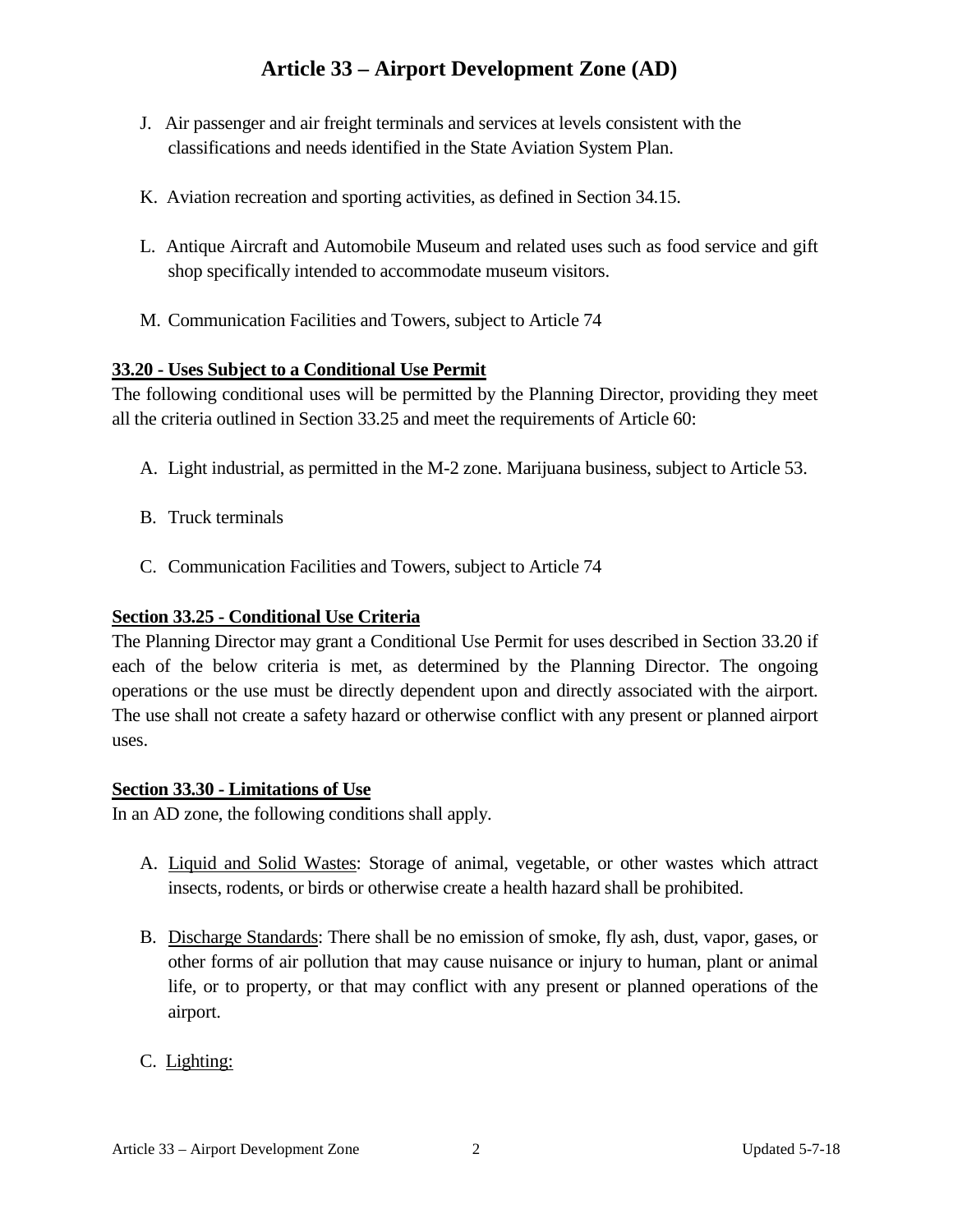## **Article 33 – Airport Development Zone (AD)**

- 1. Sign lighting and exterior lighting shall not project directly into an adjoining residential zone.
- 2. Unless necessary for safe and convenient air travel, sign lighting and exterior lighting shall not project directly into the runway, taxiway, or approach zone.

### D. Landscaping:

- 1. Site plan submitted with an application for a land use permit must include a landscaping plan, which shows the location and type of plant materials.
- 2. New uses, which abut a residential zone, shall provide and maintain a dense evergreen landscape buffer, sight obscuring fence, or landscaped berm which attains a (mature) height of at least six (6) feet. Should evergreen landscaping be used to meet this standard, only varieties with a mature height limit less than the elevation of the imaginary airspace shall be used.
- 3. All unused property shall be maintained in native or existing vegetative ground cover or planted grass, shrub and barkdust, or other suitable ground cover in an uncluttered manner.
- 4. Responsibility for establishment and maintenance of landscaping rests with the property owner.

#### E. Parking:

- 1. Site plan(s) submitted with application for a land use permit must include a parking plan which shows the location and number of parking spaces, circulation patterns, and ingress and egress provisions.
- 2. All industrial uses within an Airport Development zone shall provide at least two parking spaces for every three employees on the major shift during normal season.
- 3. All Commercial Uses shall follow the Zoning Ordinance for the required number of parking spaces.
- 4. All parking lots shall have an all weather surface.
- 5. Adequate provisions for safe and convenient circulation, ingress, and egress shall be provided.